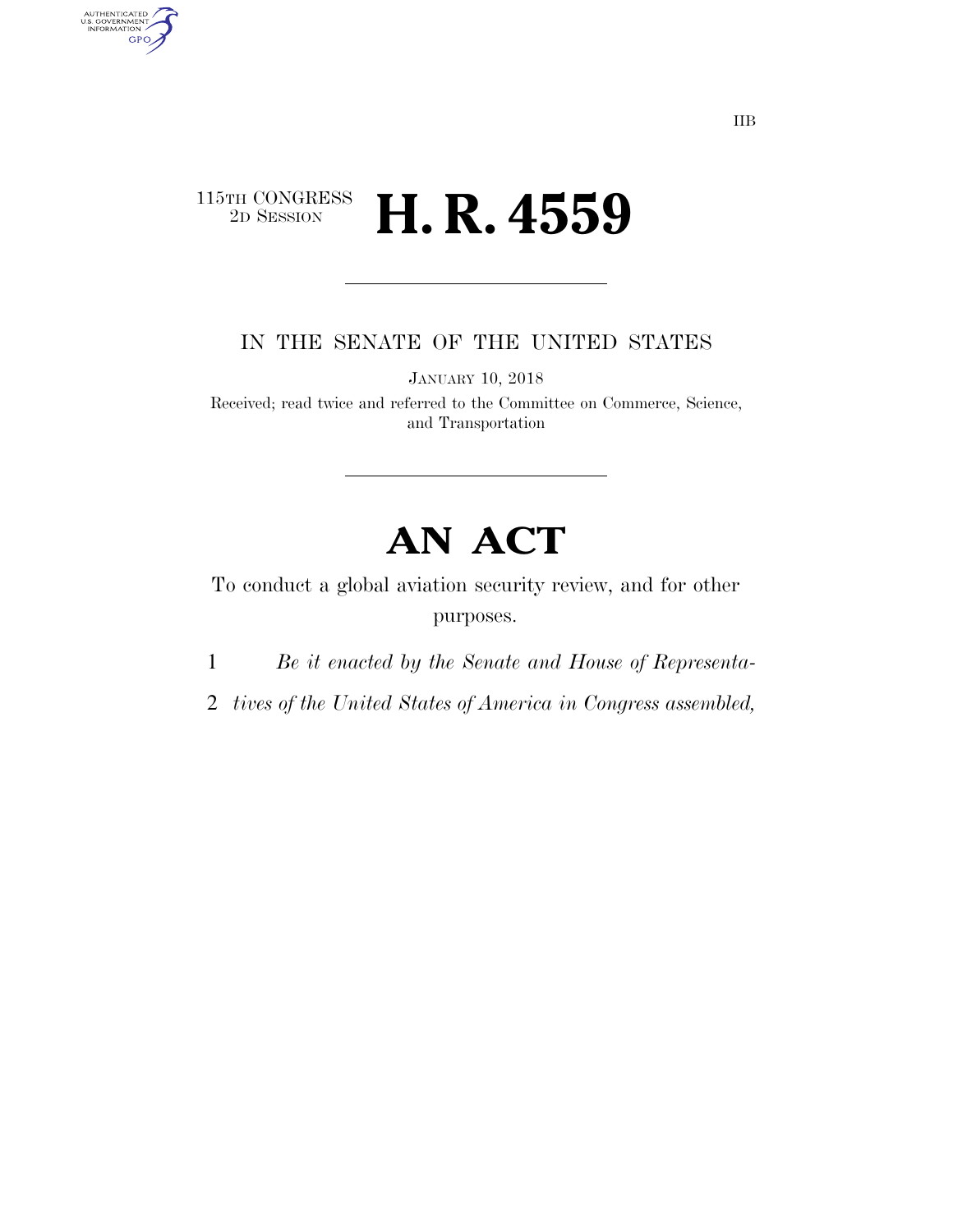#### $\mathbf{1}$ **SECTION 1. SHORT TITLE.**

 $\overline{2}$ This Act may be cited as the "Global Aviation System" 3 Security Reform Act of 2017".

#### $\overline{4}$ SEC. 2. DEFINITIONS.

5 In this Act:

6 (1) ADMINISTRATION.—The term "Administra-7 tion" means the Transportation Security Adminis-8 tration.

9 ADMINISTRATOR.—The term "Adminis- $(2)$ trator" means the Administrator of the Transpor-10 11 tation Security Administration.

12 (3) APPROPRIATE CONGRESSIONAL COMMIT-TEES.—The term "appropriate congressional com-13 14 mittees" means the Committee on Homeland Secu-15 rity of the House of Representatives and the Com-16 mittee on Commerce, Science, and Transportation 17 and the Committee on Homeland Security and Gov-18 ernmental Affairs of the Senate.

#### 19 SEC. 3. GLOBAL AVIATION SECURITY REVIEW.

20 (a) IN GENERAL.—Not later than 180 days after the 21 date of the enactment of this Act, the Administrator shall 22 conduct a global aviation security review to address im-23 proving aviation security standards, including standards 24 intended to mitigate cybersecurity threats, across the global aviation system. 25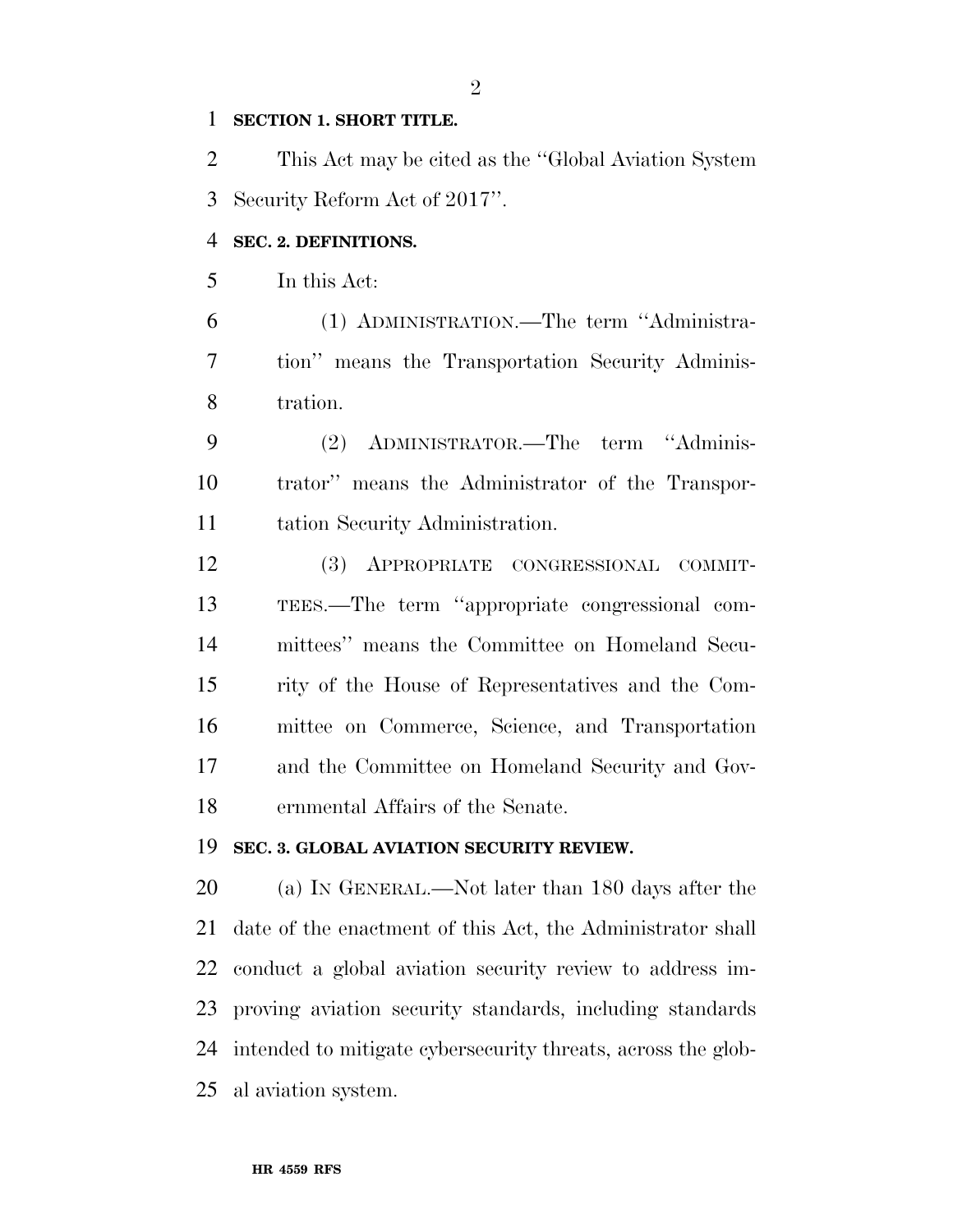| $\mathbf{1}$   | (b) COMPOSITION.—The global aviation security re-             |
|----------------|---------------------------------------------------------------|
| $\overline{2}$ | view established under subsection (a) shall include input     |
| 3              | from the following entities:                                  |
| $\overline{4}$ | (1) The Office of Global Strategies of the Ad-                |
| 5              | ministration.                                                 |
| 6              | (2) The Office of Intelligence and Analysis of                |
| 7              | the Administration.                                           |
| 8              | (3) The Office of Security Policy and Industry                |
| 9              | Engagement of the Administration.                             |
| 10             | (c) COORDINATION.—The Administrator shall coordi-             |
| 11             | nate with the following entities on the global aviation secu- |
| 12             | rity review:                                                  |
| 13             | (1) U.S. Customs and Border Protection.                       |
| 14             | (2) The Office of International Engagement of                 |
| 15             | the Department of Homeland Security.                          |
| 16             | (3) The Department of State.                                  |
| 17             | (4) Any other relevant office or agency of the                |
| 18             | Federal government, as determined by the Adminis-             |
| 19             | trator.                                                       |
| 20             | (d) BEST PRACTICES.—The global aviation security              |
| 21             | review shall establish best practices regarding the fol-      |
| 22             | lowing:                                                       |
| 23             | (1) Collaborating with foreign partners to im-                |
| 24             | prove global aviation security capabilities and stand-        |
| 25             | ards.                                                         |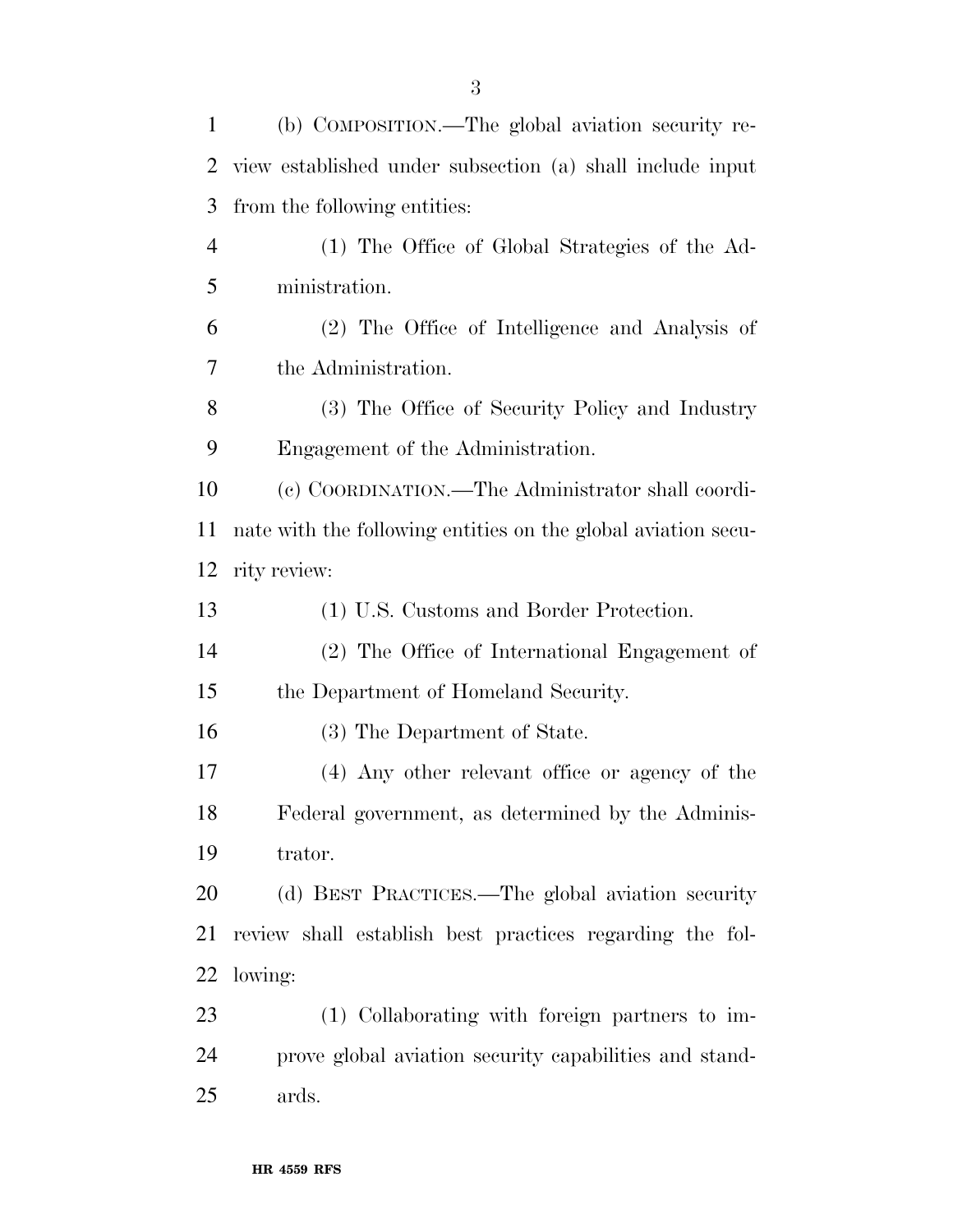(2) Identifying foreign partners that have not successfully implemented security protocols from the International Civil Aviation Organization or the De- partment of Homeland Security and have not taken steps to implement such security protocols.

 (3) Improving the development, outreach, and implementation process for security directives or emergency amendments, as the case may be, issued to domestic and foreign air carriers.

 (4) Assessing the cybersecurity and cyber espio-nage risk of security screening equipment.

### **SEC. 4. REPORT TO CONGRESS.**

 (a) PROGRESS REPORT.—Not later than 90 days after the date of the enactment of this Act, the Adminis- trator shall report to the appropriate congressional com- mittees on the organization, development, and progress of the global aviation security review required under section 3.

 (b) FINAL REPORT.—Not later than 240 days after the date of the enactment of this Act, the Administrator shall submit to the appropriate congressional committees a report on best practices identified by the global aviation security review required under section 3 and the actions